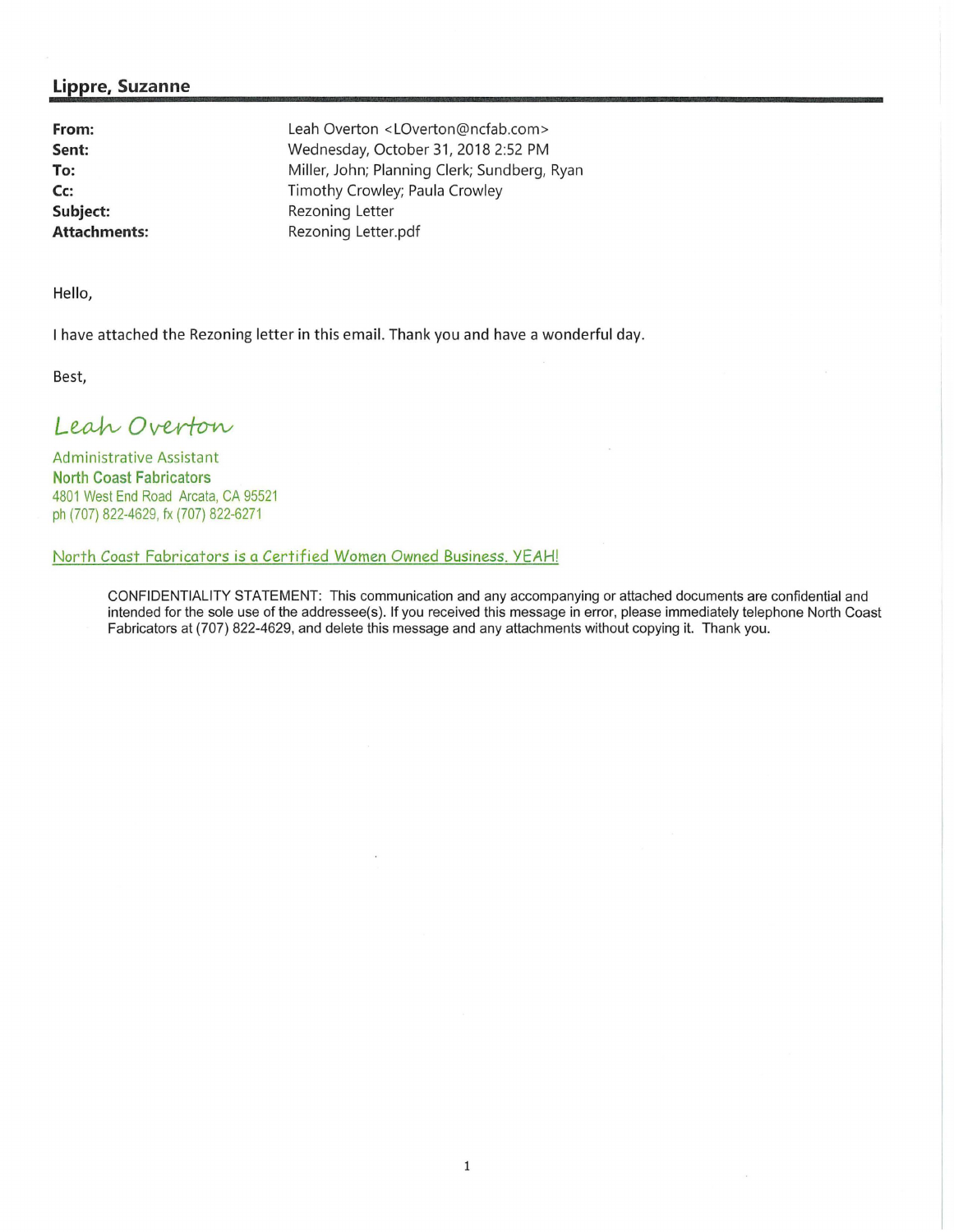John Miller c/o Humboldt County Planning Department 3015 H St. Eureka, Ca. 95501 jpmiller@co.humboldt.ca.us

Dear Mr, Miller,

My name is Tim Crowley. My Wife Paula and I are adamantly opposed to the rezoning of the B.F.G. and CC.

Big Foot Golf and Country Club has been the heart of the social and recreational activities of Willow Creek for generations. We fully understand the ebb and flow of society. Currently the golf course is closed due to economic changes, as well as a history of poor management and poor public relations.

Paula and I both feel strongly that any zoning changes that allow even the slightest chance for Bigfoot Golf Course to enter into the Cannabis Business, including but not limited to  $-$  cultivation, manufacturing, retail sales of any type, and distribution, will have serious adverse affects on us and our neighborhood.

As I'm sure you are aware, the existing large Cannabis permitted operation at the old mill site has had a devastating effect to our community.

A) The potent smell that has ingulfed our valley.

B) The number of Transients and their dogs make shopping in our town most unpleasant, to the point where many local women feel endangered by the everyday task of going to the market.

C) "Involuntary exposure to the concentrated chemicals emitted by the cannabis operations triggered severe headaches, asthma, episodes and other respiratory problems."

D) "Our neighborhood's cannabis presence has forced itself to the forefront of our everyday lives and introduced a persistent fear to our health, sanity and physical safety. Many neighbors are so distraught and intimidated that they are planning to move away, leaving behind invested time and resources, memories